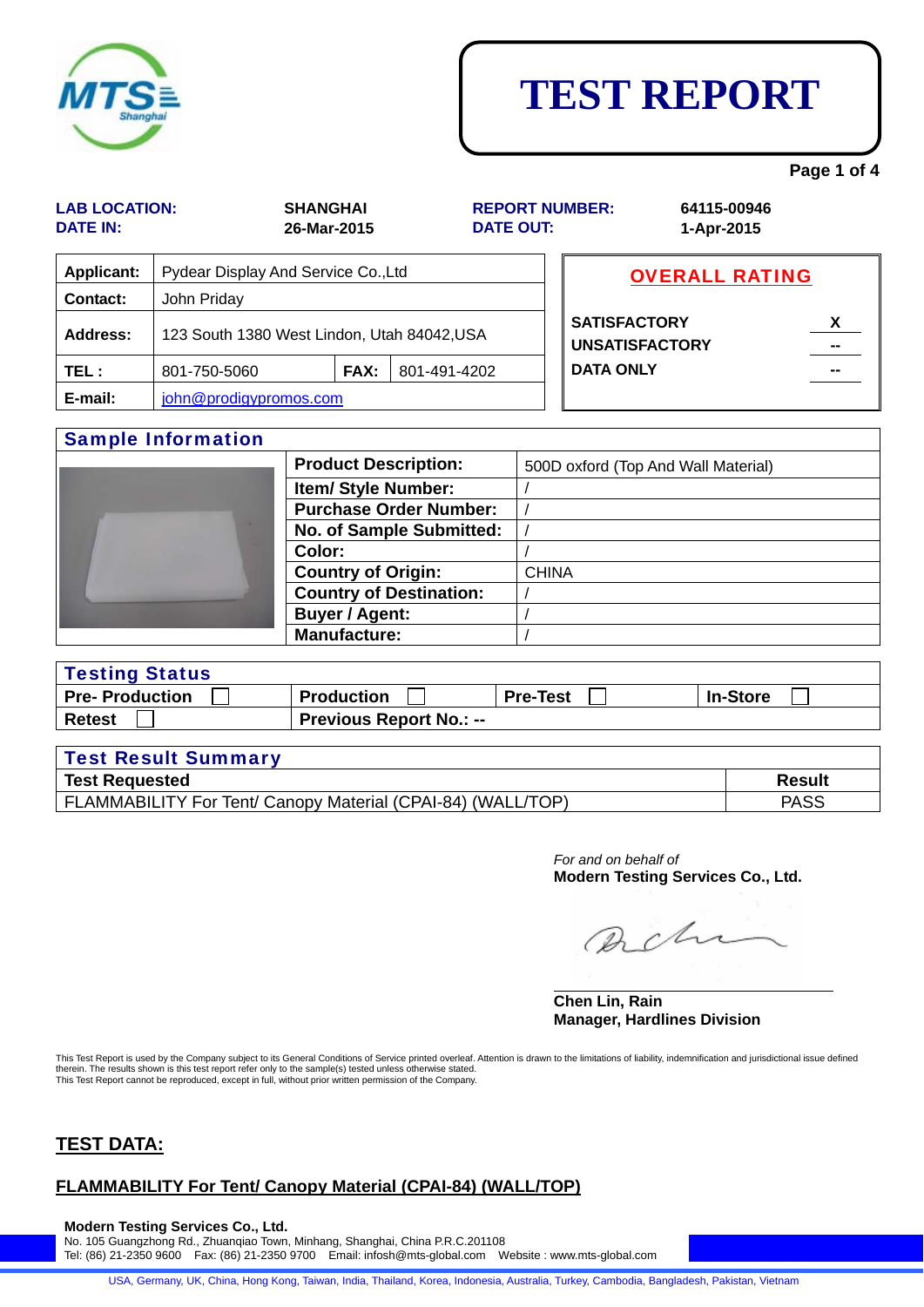

# **TEST REPORT**

### **Page 2 of 4 Report Number: 64115-00946**

| <b>TEST</b><br><b>CODE</b> | <b>TESTED PROPERTY</b>                                                                  | <b>REQUIREMENT</b>                                                                                                                                                                                                                                                                                                                                                                                                                                                                                                                                                                                                                                                                                                                                       | <b>RESULTS</b> |      | <b>COMMENTS</b>          |
|----------------------------|-----------------------------------------------------------------------------------------|----------------------------------------------------------------------------------------------------------------------------------------------------------------------------------------------------------------------------------------------------------------------------------------------------------------------------------------------------------------------------------------------------------------------------------------------------------------------------------------------------------------------------------------------------------------------------------------------------------------------------------------------------------------------------------------------------------------------------------------------------------|----------------|------|--------------------------|
|                            |                                                                                         |                                                                                                                                                                                                                                                                                                                                                                                                                                                                                                                                                                                                                                                                                                                                                          | Pass           | Fail |                          |
| CPAI-84                    | Camping Tennage<br>material flammability -<br>Original (Wall and Top<br>Material)       | Original<br>(See Test Results/ Requirements).<br>Note: The test specimens can be<br>finished material still on the roll or<br>product in final form.                                                                                                                                                                                                                                                                                                                                                                                                                                                                                                                                                                                                     | X              |      | <b>See Below Results</b> |
| CPAI-84                    | Camping Tennage<br>material flammability -<br>Leached (Wall and<br><b>Top Material)</b> | Leached<br>(See Test Results/ Requirements).<br>Note: The test specimens can be<br>finished material still on the roll or<br>product in final form.                                                                                                                                                                                                                                                                                                                                                                                                                                                                                                                                                                                                      | X              |      | <b>See Below Results</b> |
| CPAI-84                    | Camping Tennage<br>material flammability -<br>Weathered (Wall and<br>Top Material)      | Weathered<br>(See Test Results/ Requirements).<br>Note: The test specimens can be<br>finished material still on the roll or<br>product in final form.                                                                                                                                                                                                                                                                                                                                                                                                                                                                                                                                                                                                    | X              |      | See Below Results        |
| CPAI-84                    | Performance Wall/Top                                                                    | Max. Char Length of Any<br>Individual Specimen is 255 mm,<br>Average Char Length is based on<br>Material Weight see below:<br>Weight (G/SqM) Max. Ave Char<br>Length (mm)<br>> 340<br>115<br>$>270 - 340$<br>140<br>$>200 - 270$<br>165<br>$>135-200$<br>190<br>$>50 - 135$<br>$215*$<br>50 or less<br>230*<br>Max. after Flame of any individual<br>specimen Is 4.0 seconds, Ave<br>after flame of all Specimen shall<br>Not Exceed 2.0 Seconds.<br>*Lightweight fabric mass loss<br>criteria<br>Any wall or top material with a<br>mass of less than 100 g/m2 will<br>be considered acceptable if the<br>mass loss during the test is no<br>greater than 5% of the original<br>test specimen mass, regardless of<br>the damaged length<br>measurement. |                |      |                          |

**Modern Testing Services Co., Ltd.** 

No. 105 Guangzhong Rd., Zhuanqiao Town, Minhang, Shanghai, China P.R.C.201108

Tel: (86) 21-2350 9600 Fax: (86) 21-2350 9700 Email: infosh@mts-global.com Website : www.mts-global.com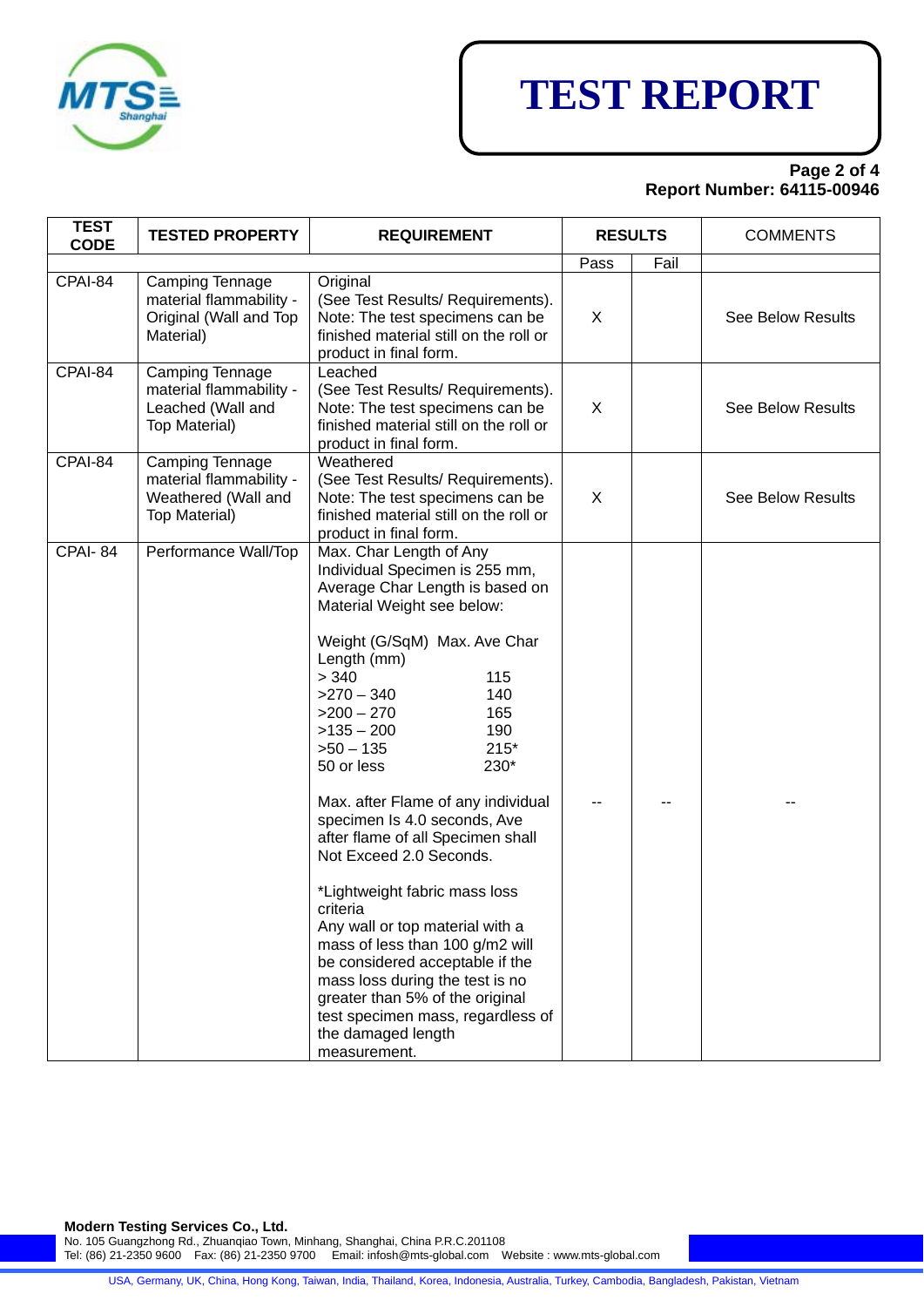

# **TEST REPORT**

#### **Page 3 of 4 Report Number: 64115-00946**

|      | Exemption                               | "No-see-um" type netting or mesh<br>materials weighing 50 g/m2 or<br>less are exempted from the<br>flammabiltiy requirement of CPAI-<br>84. The netting material has not<br>been shown to add appreciably to<br>the flammability of tent. | --                       |                |                                   |
|------|-----------------------------------------|-------------------------------------------------------------------------------------------------------------------------------------------------------------------------------------------------------------------------------------------|--------------------------|----------------|-----------------------------------|
|      | Loads for determining<br>damaged length | Untreated weight (g/m2) Total<br>tear force $(g)$<br>100<br>50<br>$>100$ and $\leq 200$<br>100<br>>200 and $\leq$ 340<br>200<br>> 340<br>350                                                                                              |                          |                |                                   |
|      | <b>Material Weight</b>                  | Report actual in both Oz/Sq.Yd<br>and Grms/Sq.Meter                                                                                                                                                                                       | $- -$                    | $\overline{a}$ | 5.39 oz/ $yd^2$<br>$(182.7g/m^2)$ |
|      |                                         | Max. Average Char Length (mm)                                                                                                                                                                                                             | $\overline{\phantom{a}}$ | --             | 190 mm                            |
|      | Material Type: Color                    |                                                                                                                                                                                                                                           |                          |                | White                             |
|      | Original (mm/Sec)                       |                                                                                                                                                                                                                                           |                          |                |                                   |
| Warp | 1                                       |                                                                                                                                                                                                                                           | X                        |                | 107/0.0                           |
|      | $\overline{2}$                          |                                                                                                                                                                                                                                           | $\overline{\mathsf{X}}$  |                | 112/0.0                           |
|      | 3                                       |                                                                                                                                                                                                                                           | $\overline{\mathsf{x}}$  |                | 110/0.0                           |
|      | 4                                       |                                                                                                                                                                                                                                           | $\overline{\mathsf{x}}$  |                | 108/0.0                           |
|      | Average                                 |                                                                                                                                                                                                                                           | $\overline{\mathsf{x}}$  |                | 109/0.0                           |
| Fill | 1                                       |                                                                                                                                                                                                                                           | $\overline{\mathsf{x}}$  |                | 115/0.0                           |
|      | $\overline{2}$                          |                                                                                                                                                                                                                                           | $\overline{\mathsf{X}}$  |                | 110/0.0                           |
|      | 3                                       |                                                                                                                                                                                                                                           | $\overline{\mathsf{x}}$  |                | 100/0.0                           |
|      | 4                                       |                                                                                                                                                                                                                                           | $\overline{\mathsf{x}}$  |                | 96/0.0                            |
|      | Average                                 |                                                                                                                                                                                                                                           | $\overline{\mathsf{x}}$  |                | 105/0.0                           |
|      | Leached (mm/Sec)                        |                                                                                                                                                                                                                                           |                          |                |                                   |
| Warp | 1                                       |                                                                                                                                                                                                                                           | X                        |                | 107/0.0                           |
|      | $\overline{2}$                          |                                                                                                                                                                                                                                           | $\overline{\mathsf{X}}$  |                | 103/0.0                           |
|      | 3                                       |                                                                                                                                                                                                                                           | $\overline{X}$           |                | 113/0.0                           |
|      | 4                                       |                                                                                                                                                                                                                                           | $\overline{\mathsf{x}}$  |                | 106/0.0                           |
|      |                                         |                                                                                                                                                                                                                                           | $\overline{\mathsf{x}}$  |                |                                   |
|      | Average                                 |                                                                                                                                                                                                                                           |                          |                | 107/0.0                           |
| Fill | 1                                       |                                                                                                                                                                                                                                           | $\overline{\mathsf{X}}$  |                | 98/0.0                            |
|      | $\overline{2}$                          |                                                                                                                                                                                                                                           | $\overline{\mathsf{X}}$  |                | 95/0.0                            |
|      | 3                                       |                                                                                                                                                                                                                                           | $\overline{X}$           |                | 110/0.0                           |
|      | 4                                       |                                                                                                                                                                                                                                           | $\overline{X}$           |                | 107/0.0                           |
|      | Average                                 |                                                                                                                                                                                                                                           | $\overline{X}$           |                | 102/0.0                           |
|      | Weathering (mm/Sec)                     |                                                                                                                                                                                                                                           |                          |                |                                   |
| Warp |                                         |                                                                                                                                                                                                                                           | Χ                        |                | 110/0.0                           |
|      | $\overline{2}$                          |                                                                                                                                                                                                                                           | $\overline{X}$           |                | 105/0.0                           |
|      | 3                                       |                                                                                                                                                                                                                                           | $\overline{\mathsf{X}}$  |                | 112/0.0                           |
|      | $\overline{\mathbf{4}}$                 |                                                                                                                                                                                                                                           | $\overline{\mathsf{X}}$  |                | 117/0.0                           |
|      | Average                                 |                                                                                                                                                                                                                                           | $\overline{\mathsf{X}}$  |                | 108/0.0                           |
| Fill | 1                                       |                                                                                                                                                                                                                                           | $\overline{\mathsf{X}}$  |                | 106/0.0                           |
|      | $\overline{2}$                          |                                                                                                                                                                                                                                           | $\overline{X}$           |                | 109/0.0                           |
|      | 3                                       |                                                                                                                                                                                                                                           | $\overline{\mathsf{X}}$  |                | 112/0.0                           |
|      | $\overline{\mathbf{4}}$                 |                                                                                                                                                                                                                                           | $\overline{\mathsf{X}}$  |                | 101/0.0                           |
|      | Average                                 |                                                                                                                                                                                                                                           | $\overline{\mathsf{X}}$  |                | 107/0.0                           |
|      |                                         |                                                                                                                                                                                                                                           |                          |                |                                   |

**Modern Testing Services Co., Ltd.** 

No. 105 Guangzhong Rd., Zhuanqiao Town, Minhang, Shanghai, China P.R.C.201108

Tel: (86) 21-2350 9600 Fax: (86) 21-2350 9700 Email: infosh@mts-global.com Website : www.mts-global.com